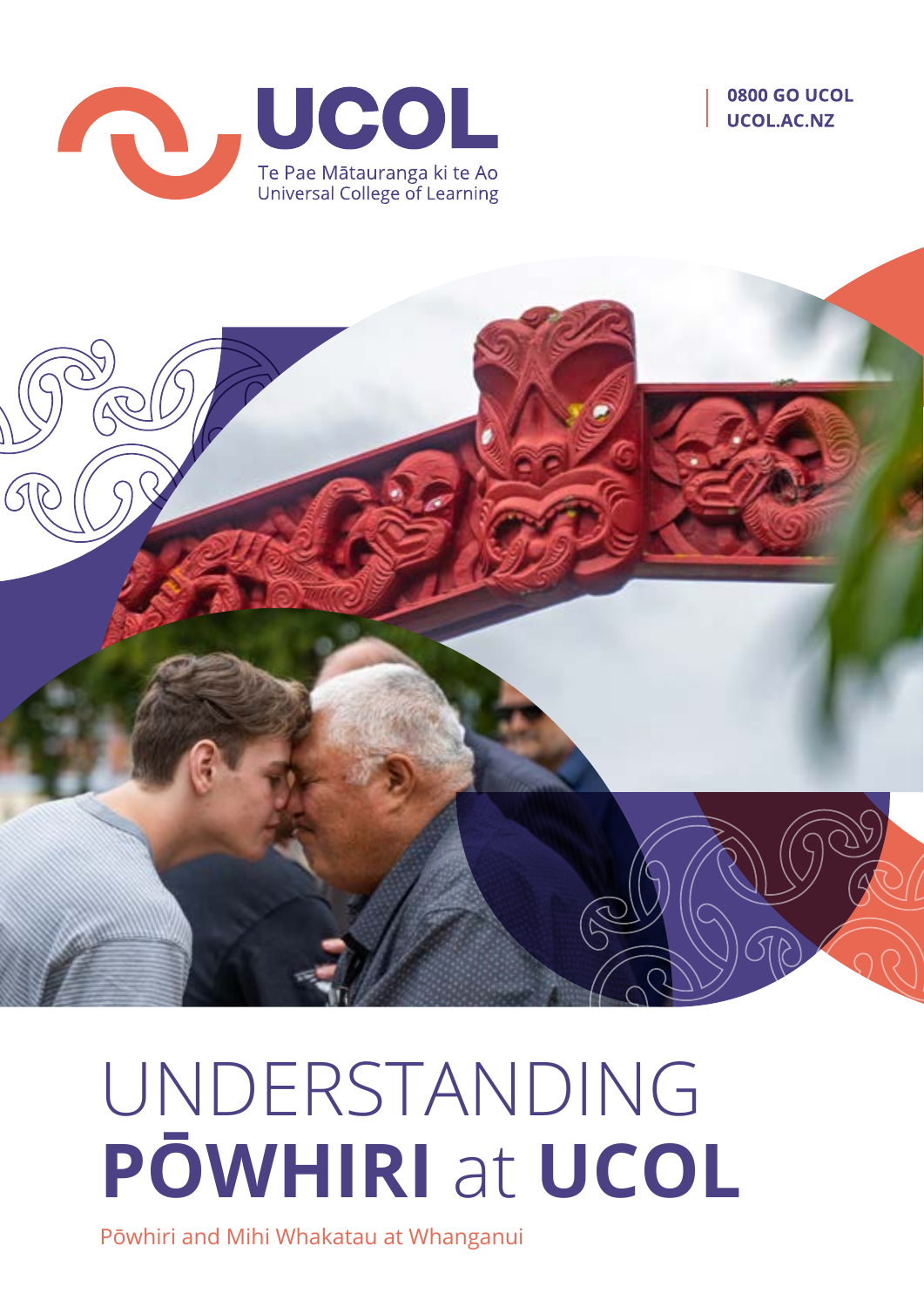

The purpose of this document is to outline the appropriate implementation of Tikanga Māori (Ma-ori custom) in a traditional and institutional setting as part of the UCOL Staff & Student learning experience. As each campus is in a different Iwi (tribe) and rohe (region), the Tikanga of that Iwi/Rohe may be different, and this guide focuses on the Whanganui Campus. However, the importance and philosophy of both a Pōwhiri and Mihi Whakatau remains consistant to all Iwi.

It is important to note that the speakers during a Pōwhiri are Te Reo Māori speakers.

### **WHAT IS PŌWHIRI?**

Pōwhiri, sometimes also called a Pōhiri, is a welcome ceremony. It removes the Tapu (restriction) of the Manuhiri (visitors) to make them one with the Tangata Whenua (local people of the land) and is a gradual process of the Manuhiri and the Tangata Whenua coming together. Traditionally, the process served to discover whether the visiting party were friend or foe, undertaken on a Marae or Whenua of significance as described by local Iwi.

## **PURPOSE OF PŌWHIRI**

Manuhiri are considered Tapu. By going through the Pōwhiri process, Tapu is finally lifted with the conclusion of Hongi (pressing of noses), Hariru (hand shake) and partaking of Kai. At this point, they are considered Noa (safe) and the Tangata Whenua and Manuhiri are considered one.

## **UNDERSTANDING PŌWHIRI**

Pōwhiri is an opportunity for UCOL to formally welcome new students to our institution. It is a time where we acknowledge our new and first year students as well as those that have come from all reaches of the Motu (land) and internationally. Returning students who have already passed through a pōwhiri, are also part of the Tangata Whenua group that welcome the Manuhiri to our instiution.

Pōwhiri at UCOL is a collaboration with Iwi in each of our campus rohe. The Iwi we collaborate with for Pōwhiri in Whanganui is Te Atihaunui-A-Pāpārangi, represented through Te Puna Matauranga o Whanganui.

#### **Iwi partners at our other campuses are:**

#### **Manawatū Campus:** Rangitāne o Manawatu.

#### **Wairarapa Campus:**

Rangitāne o Wairarapa and Ngāti Kahungunu

**Horowhenua Campus:** Muaūpoko

There are two key participants in a Pōwhiri: the Tangata Whenua and the Manuhiri.

#### **Dress Code**

As this is an important ceremony, and one that carries much sacredness to Māori, it is expected that both the Tangata Whenua and Manuhiri dress appropriately. To uphold the respect for this process, general attire includes women in dresses or knee length skirts for women with a modest top (covering cleavage); men in long tidy pants and a tidy shirt/top, etc. A relaxed clothing change can be done at the conclusion of the Pōwhiri.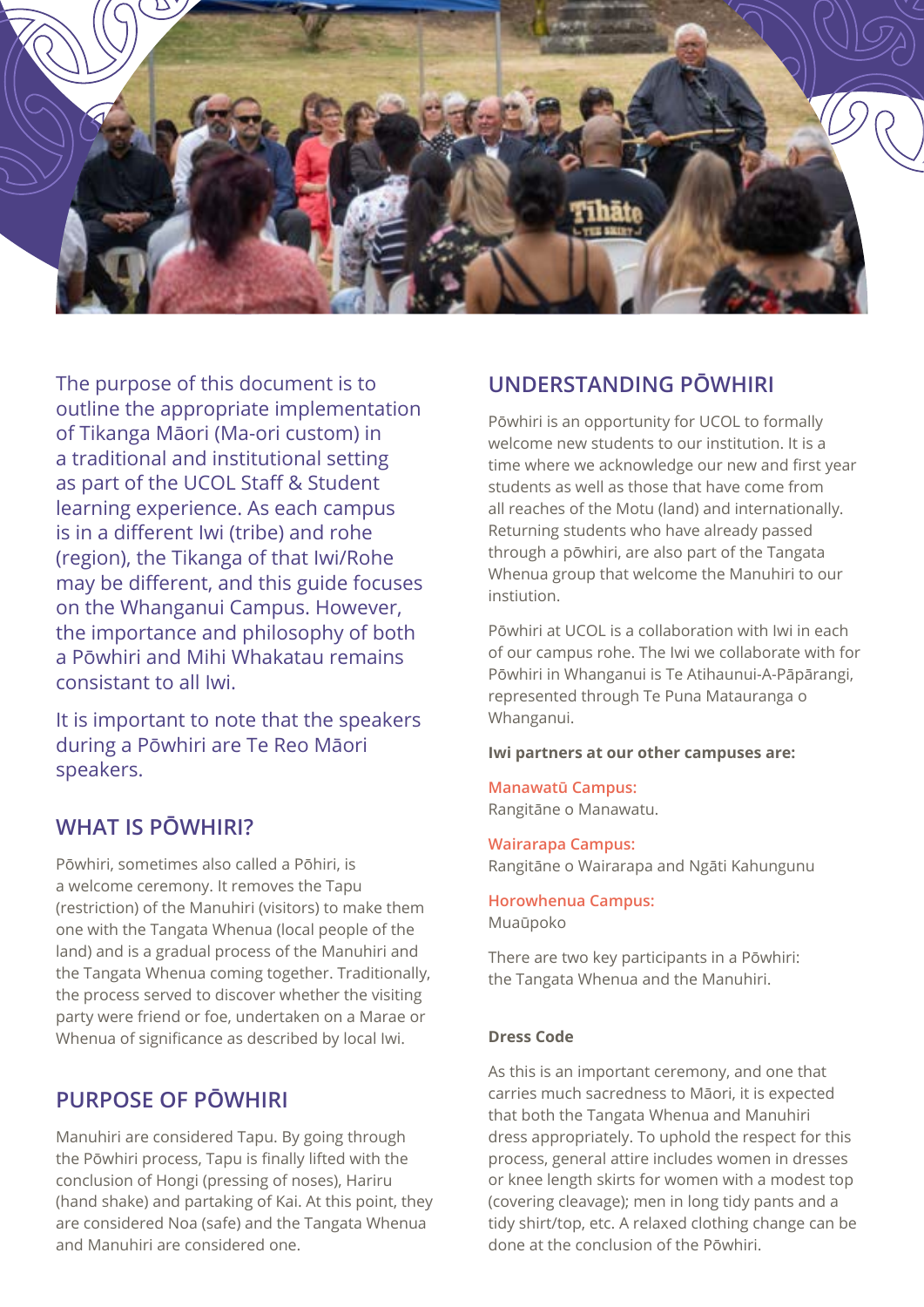

# **THE PŌWHIRI PROCESS**

#### **PREPARING AND STARTING**

Māori staff members and advisors will assist Manuhiri through the pōwhiri process. Manuhiri will gather at the parking area opposite the Wharenui. They will be advised of the process prior to the pōwhiri starting. The opportunity will always be given to any Māori student in the Manuhiri group to participate in the Pōwhiri Whaikōrero (be a speaker on behalf of the Manuhiri). If there are no volunteers, then UCOL will ensure the Manuhiri are represented by a te reo Māori speaker on their behalf.

Once these arrangements are complete, the Pōwhiri will commence. A Karanga (welcome call) given by the Kaikaranga (caller) from the Tangata Whenua signalling the Manuhiri to start slowly walking forward. It is important that when the Manuhiri move forward, they do so in silence and reverance. The Wāhine (women) in the Manuhiri group always walk in first followed by the Tāne (men) behind. The Karanga is normally answered by the Kaikaranga from the Manuhiri. The purpose of the Karanga is to weave a spiritual rope to allow the metaphorical Waka of the Manuhiri to be pulled on. It should never be broken and the sound should be continuous, each side weaving in and out of each other. The Karanga also opens the Tapu to allow safe passage across for the Manuhiri.

Once the Manuhiri arrive at the Atrium, they will be ushered to their seats. It is important to note that only Tāne are to sit in the front row that signifies the Paepae. Behind that row, we usually expect the courtesy that the Wāhine are given seats first. If there aren't enough seats, Manuhiri are welcome to sit on the ground.

#### **WHAIKORERO / MIHI**

Once everyone has entered the Atrium, the Kaikōrero of the Tangata Whenua will commence the Whaikōrero (formal speech). There are at least two speakers who will present a Whaikōrero; the Tangata Whenua will open the proceedings with Whaikōrero. Manuhiri will respond after which Tangata Whenua will conclude that part of the ceremony.

Each Whaikōrero is followed by a Waiata (song). The Waiata chosen is to support the message that the speaker has provided.

At this stage the Kaumatua may clear the way through karakia to allow the Chair of Council or the Chief Executive or her representative to speak.

On completion of the Pōwhiri and the speakers, Manuhiri are invited to hongi (traditional action for a greeting pressing the forehead and noses together). This action breaks the Tapu and symbolises the mixing of both the Tangata Whenua and Manuhiri are one. The Manuhiri are now considered Tangata Whenua, part of UCOL.

#### **KAWA O TE ATEA-MARAE PROTOCOL**

Whanganui – Pāeke

In pāeke (also known as pā harakeke or taiawhiao) all the speakers from the tangata whenua (hosts) speak first and are followed by all the speakers from the manuhiri (visitors). This means the number of speakers on each side may vary.

#### **MIHI WHAKATAU**

On the Whanganui campus this process is used in place of a pōwhiri to welcome visitors. This process will reflect Whanganui tikanga and allows those individuals to lead that understand and naturally display manaakitanga.

#### **MĀORI LANGUAGE**

In traditional times, Māori language was the sole medium of communication on the marae. The kawa of a large number of marae, dictates that speakers may only speak in Māori. You may hear the Whanganui dialect where the 'h' is silent. For example:

**Spelling vs Pronunciation** Whanganui – W'anganui Whare – W'are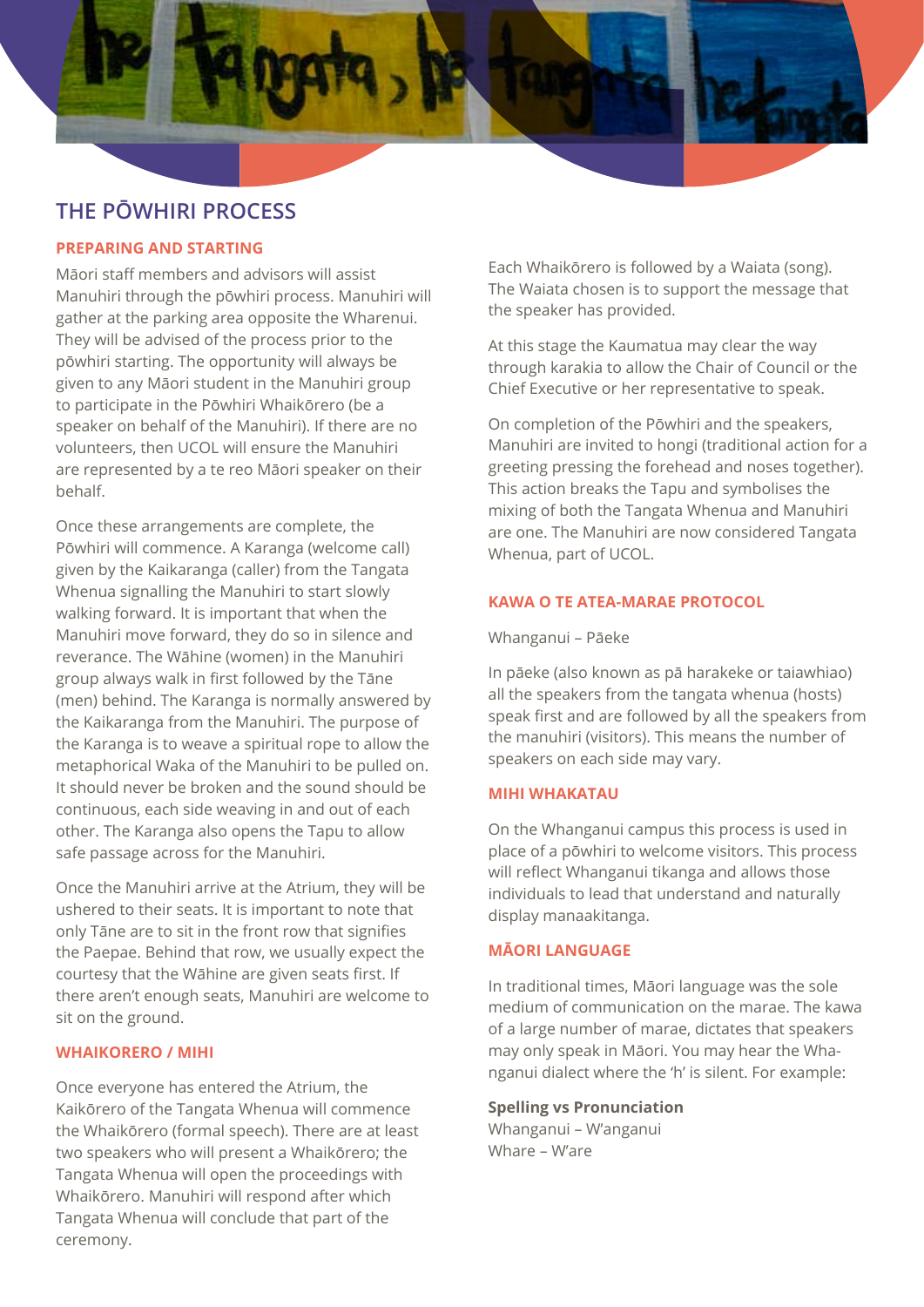

#### **IN SUMMARY – KEY THINGS TO REMEMBER**

- Manuhiri take their lead from tangata whenua if you are in doubt ask someone.
- It is important to arrive before the pōwhiri is scheduled to start.
- Dress appropriately, preferably in black as Pōwhiri is a ceremonial occasion.
- Turn cell phones off.
- Food and drink are not to be taken onto the marae - bottled water is usually permitted (safer to check with the Tangata Whenua).
- Move onto the marae/place where the pōwhiri is held in silence and maintain this until the conclusion of the speech.
- Remove shoes when entering whare tūpuna/ whare moe.
- The first row of seats are held for the kaikōrero and male elders.
- Fill seats in succession, if there are not enough seats, sit on the ground.
- Stay seated throughout the whaikōrero if you need to leave, do so in an unobtrusive manner.
- Do not walk in between the kaikōrero (speakers).
- When greeting you may hongi, shake hands.
- Wait for the karakia (prayer) to be said before eating.
- Don't sit on tables or pillows.
- When on a marae, permission must be given before using cameras and video recorders.
- In most cases only te reo Māori is used in whaikōrero.
- If you are unavoidably late seek guidance on how to go onto the marae.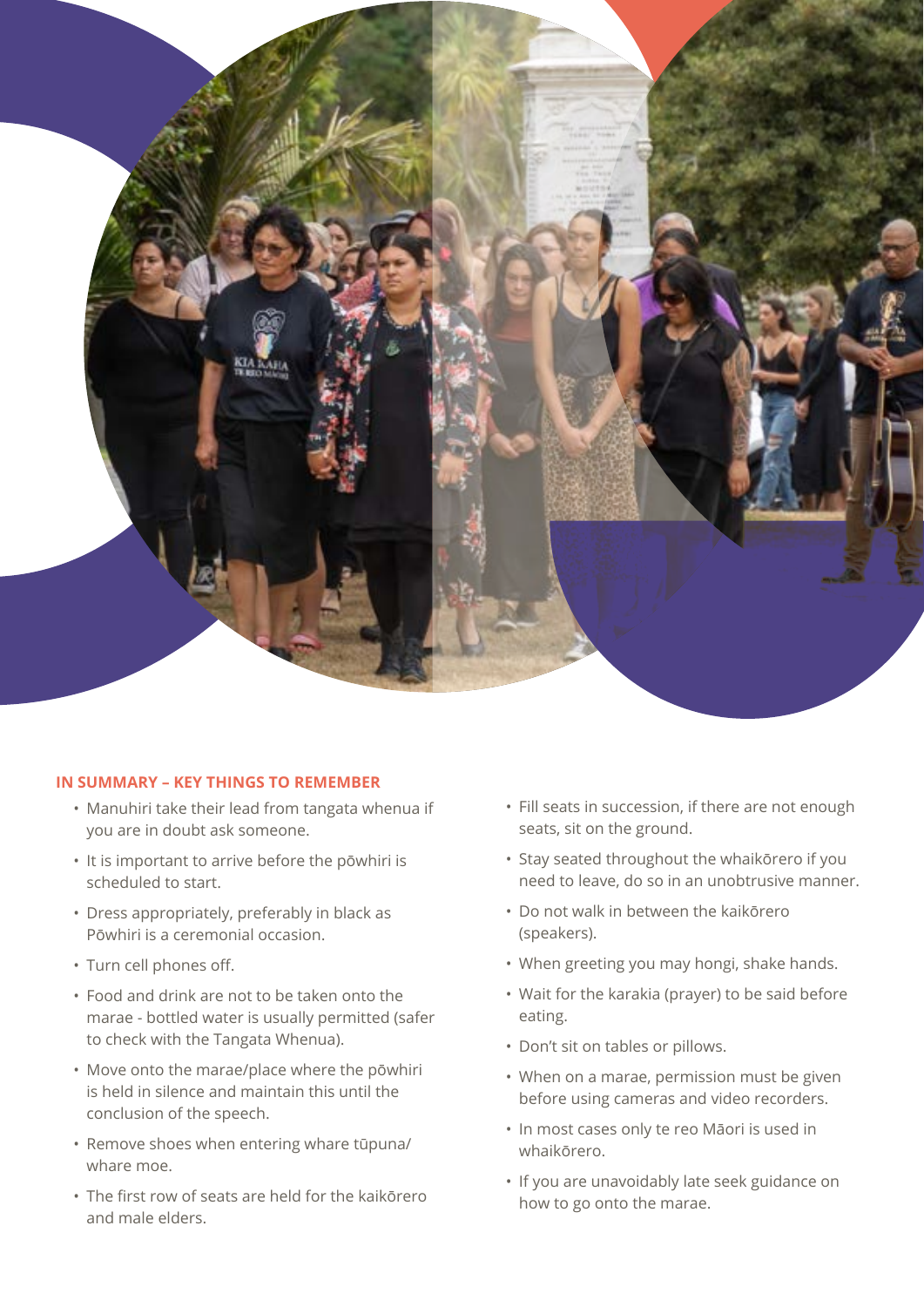# **ORDER OF EVENTS**

- 1. The pōwhiri on the Whanganui Campus starts.
- 2. All new UCOL students and staff are expected to gather in the carpark at the rear of the campus building from 9:30am. Please be early as the pōwhiri will start on time.
- 3. You will be greeted by friendly UCOL team members wearing distinctive shirts. Feel free to ask them any questions if you are unsure.
- 4. Returning students and students who have previously passed through a pōwhiri at UCOL, together with current UCOL staff are to meet at the pōwhiri site. Please leave the first four rows of chairs on the tangata whenua's side free for the rangitarai (leaders) and teaching staff at UCOL.
- 5. Please remember to dress for the weather conditions, especially if it is predicted to be a cool day. It is perfectly permissible to wear a warm hat.
- 6. New students and staff will be taken to the starting area at Pakaitore on Taupo Quay by 9:45am.
- 7. At 10:00 the pōwhiri begins.
	- You will hear the Kai karanga start the welcome call. Please take your cue to move forward from both the Kai karanga for the student group as well as the UCOL team members in distinctive shirts.
	- Once at the seating area take a seat by filing into the rows. The front row is reserved for tāne, both students and UCOL team members supporting you. Please allow the seats from row two onwards to be taken by our wāhine and those with disabilities. There is never enough seating, so you are welcome to either stand (not preferred) or sit on the grass areas.
	- 1st speaker (iwi) will do his whaikōrero
- All UCOL staff and returning students will sing a waiata - Koia nei. Follow this link if you are unfamiliar with it: **[https://vimeo.com/256893193](https://vimeo.com/256893193 
)**
- 2nd UCOL speaker (Director Māori UCOL)
- UCOL staff and returning students will sing a waiata – Whakarongo. Follow this link if you are unfamiliar with it: **[https://www.youtube.com/](https://www.youtube.com/watch?v=m3yn6b7KAzo) [watch?v=m3yn6b7KAzo](https://www.youtube.com/watch?v=m3yn6b7KAzo)**
- 1st speaker (Students or UCOL student representative).
- Students stand and sing a Waiata called Te Aroha. Follow this link if you are unfamiliar with it: **[https://www.youtube.com/](https://www.youtube.com/watch?v=uefJdSCkzPo) [watch?v=uefJdSCkzPo](https://www.youtube.com/watch?v=uefJdSCkzPo)**
- 2nd speaker (Students or UCOL student representative) we may only have one speaker for the students and this will be confirmed on the day.
- The kamatua will conclude the formal part of the proceedings by closing the pōwhiri process.
- Waiata called E Rere. Follow this link if you are unfamiliar with it: **[https://www.watchmoreclips.](https://www.watchmoreclips.video/video/n45ds3V9Nnw/date/MaurioraTawaroaTakiariandTawaroaKawana.html#start) [video/video/n45ds3V9Nnw/date/](https://www.watchmoreclips.video/video/n45ds3V9Nnw/date/MaurioraTawaroaTakiariandTawaroaKawana.html#start) [MaurioraTawaroaTakiariandTawaroaKawana.](https://www.watchmoreclips.video/video/n45ds3V9Nnw/date/MaurioraTawaroaTakiariandTawaroaKawana.html#start) [html#start](https://www.watchmoreclips.video/video/n45ds3V9Nnw/date/MaurioraTawaroaTakiariandTawaroaKawana.html#start)**
- The proceeding concludes with a hongi/hariru between staff and students and other guests.
- 8. Please proceed back to the campus forecourt where a karakia will be said before kai is served. As space can be an issue, please feel free to move about the atrium or even use some of the outside spaces we have made available for the day.